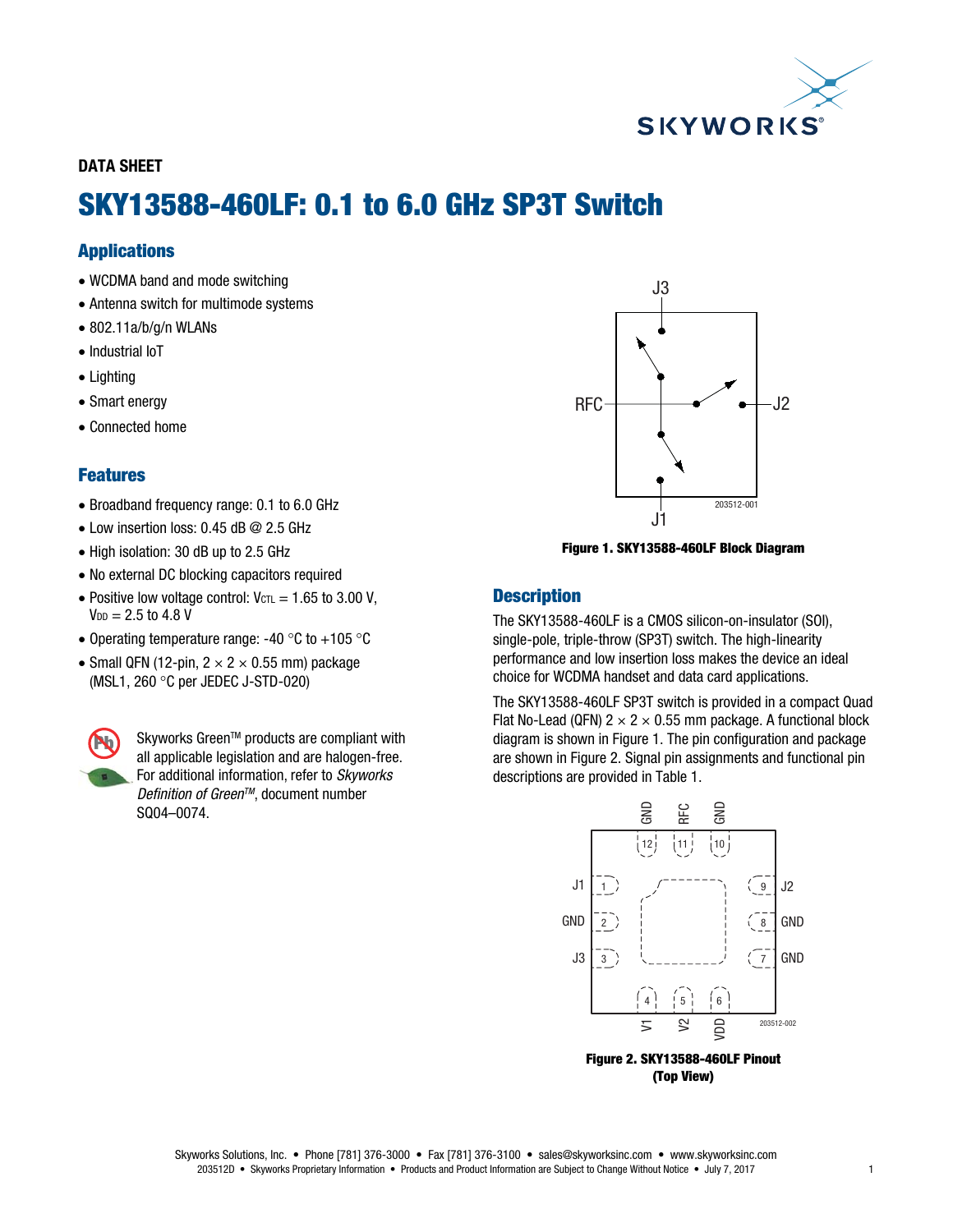Table 1. SKY13588-460LF Signal Descriptions1

| Pin | <b>Name</b>    | <b>Description</b>                 | Pin | <b>Name</b> | <b>Description</b>       |
|-----|----------------|------------------------------------|-----|-------------|--------------------------|
|     | J1             | RF port 1.                         |     | GND         | Ground                   |
|     | <b>GND</b>     | Ground                             | 8   | <b>GND</b>  | Ground                   |
|     | J3             | RF port 3.                         | 9   | J2          | RF port 2                |
|     | V <sub>1</sub> | DC control voltage 1 (see Table 4) | 10  | <b>GND</b>  | Ground                   |
|     | V <sub>2</sub> | DC control voltage 2 (see Table 4) | 11  | <b>RFC</b>  | RF common (antenna) port |
|     | VDD            | DC power supply.                   | 12  | GND         | Ground                   |

1 Exposed pad must be grounded.

## Functional Description

The SKY13588-460LF includes an internal negative voltage generator and decoder that eliminate the need for external DC blocking capacitors on the RF ports. No external components are required for proper operation. DC decoupling capacitors can be added on the VDD and control lines if necessary.

Switching is controlled by two control voltage inputs (V1 and V2). Depending on the logic voltage level applied to the control pins, the RFC (RF common) pin is connected to one of three switched RF outputs (J1, J2, or J3) through a low insertion path, while the path between the RFC pin and the other RF pins is in a high isolation state.

Shutdown mode is enabled by connecting all control pins to logic low. This mode reduces the overall current consumption of the device to 5 μA, typical. To prevent the switch from accidentally entering shutdown mode during switching, all states must be set to logic low for at least 20 μs. When exiting shutdown mode, the switch has a 10.5 μs startup time before switching occurs.

# Electrical and Mechanical Specifications

The absolute maximum ratings of the SKY13588-460LF are provided in Table 2. Electrical specifications are provided in Table 3.

The state of the SKY13588-460LF is determined by the logic provided in Table 4.

Typical performance characteristics of the SKY13588-460LF are illustrated in Figures 3 through 6.

|  | Table 2. SKY13588-460LF Absolute Maximum Ratings <sup>1</sup> |  |  |  |  |
|--|---------------------------------------------------------------|--|--|--|--|
|--|---------------------------------------------------------------|--|--|--|--|

| <b>Parameter</b>             | Symbol          | <b>Minimum</b> | <b>Maximum</b> | <b>Units</b> |
|------------------------------|-----------------|----------------|----------------|--------------|
| Supply voltage               | V <sub>DD</sub> | 2.5            | 4.8            |              |
| Control voltage <sup>2</sup> | <b>VCTL</b>     | 1.65           | 3.30           |              |
| Input power                  | P <sub>IN</sub> |                | $+39$          | dBm          |
| Storage temperature          | <b>T</b> stg    | $-40$          | $+125$         | °C           |
| Operating temperature        | Top             | -40            | $+105$         | ∘c           |

 $^{\text{1}}$  Exposure to maximum rating conditions for extended periods may reduce device reliability. There is no damage to device with only one parameter set at the limit and all other parameters set at or below their nominal value. Exceeding any of the limits listed here may result in permanent damage to the device.

<sup>2</sup> Anv bias voltage applied to the V1 or V2 pin may damage the device if there is no bias voltage also present on the VDD pin. Maximum control voltage cannot exceed VDD.

ESD HANDLING: Although this device is designed to be as robust as possible, electrostatic discharge (ESD) can damage this device. This device must be protected at all times from ESD when handling or transporting. Static charges may easily produce potentials of several kilovolts on the human body or equipment, which can discharge without detection. Industry-standard ESD handling precautions should be used at all times.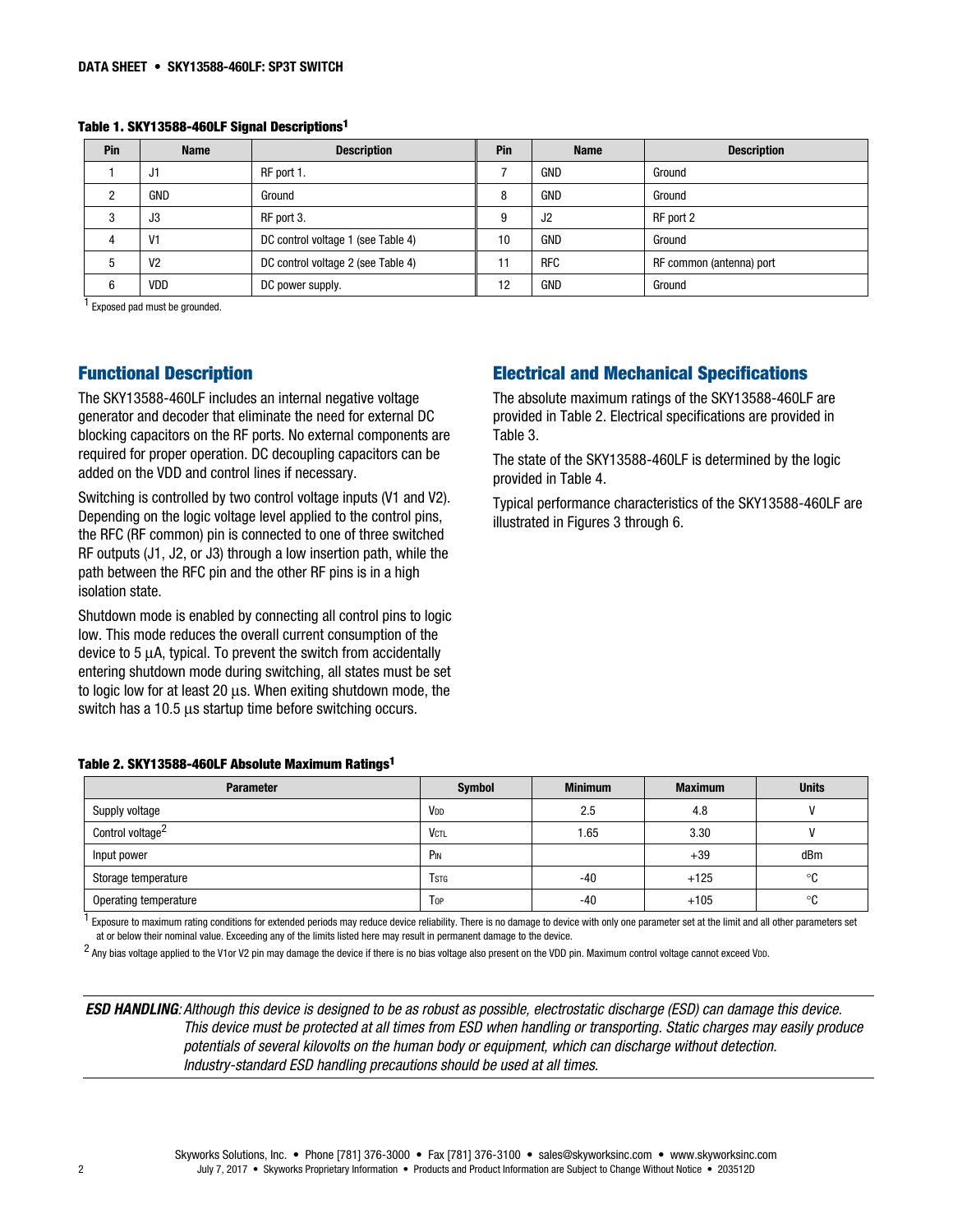#### Table 3. SKY13588-460LF Electrical Specifications1

|  |  |  | (V <sub>DD</sub> = 2.3 V to 4.8 V, V1 = V2 = 0 to 1.8 V, Tor = +25 °C, Pm = 0 dBm, Characteristic Impedance [Zo] = 50 $\Omega$ , Unless Otherwise Noted) |
|--|--|--|----------------------------------------------------------------------------------------------------------------------------------------------------------|
|  |  |  |                                                                                                                                                          |

| <b>Parameter</b>                  | <b>Symbol</b>              | <b>Test Condition</b>                                                | <b>Min</b>           | <b>Typical</b>               | <b>Max</b>                   | <b>Units</b>         |
|-----------------------------------|----------------------------|----------------------------------------------------------------------|----------------------|------------------------------|------------------------------|----------------------|
| <b>RF Specifications</b>          |                            |                                                                      |                      |                              |                              |                      |
| Insertion loss                    | IL                         | 0.8 to 1.0 GHz<br>1.0 to 2.2 GHz<br>2.2 to 3.0 GHz<br>4.9 to 6.0 GHz |                      | 0.35<br>0.40<br>0.50<br>0.80 | 0.40<br>0.55<br>0.60<br>1.00 | dB<br>dB<br>dB<br>dB |
| Isolation                         | IS <sub>0</sub>            | 0.8 to 1.0 GHz<br>1.0 to 2.2 GHz<br>2.2 to 3.0 GHz<br>4.9 to 6.0 GHz | 35<br>28<br>25<br>18 | 40<br>33<br>30<br>22         |                              | dB<br>dB<br>dB<br>dB |
| Return loss                       | S11                        | 0.8 to 6.0 GHz                                                       |                      | 17                           |                              | dB                   |
| Third order input intercept point | IIP <sub>3</sub>           | 0.8 to 3.0 GHz, $\Delta F = 1$ MHz,<br>$P_{IN} = +20$ dBm/tone       | $+65$                | $+70$                        |                              | dBm                  |
| Input 0.1 dB compression point    | P0.1dB                     | 0.8 to 6.0 GHz, RFC to J1, J2, and J3                                |                      | $+39$                        |                              | dBm                  |
| 2 <sup>nd</sup> harmonic          | 2fo                        | 0.8 to 3.0 GHz, $P_{IN} = +20$ dBm                                   |                      | $+85$                        |                              | dBc                  |
| 3rd harmonic                      | 3fo                        | 0.8 to 3.0 GHz, $P_{IN} = +20$ dBm                                   |                      | $+85$                        |                              | dBc                  |
| Switching rise time               |                            | 10/90% RF                                                            |                      | 250                          |                              | ns                   |
| Switching fall time               |                            | 90/10% RF                                                            |                      | 250                          |                              | ns                   |
| Switching on time                 |                            | 50% VCTL to 10/90% RF                                                |                      | 1500                         |                              | ns                   |
| Switching off time                |                            | 50% VCTL to 90/10% RF                                                |                      | 1500                         |                              | ns                   |
| Startup time                      |                            | Shutdown state to any RF switch state                                |                      | 20                           |                              | μs                   |
| <b>DC Specifications</b>          |                            |                                                                      |                      |                              |                              |                      |
| Control voltage:<br>High<br>Low   | VCTL HIGH<br>VCTL_LOW      |                                                                      | 1.65<br>$\mathbf{0}$ | 1.80                         | 3.00 <sup>2</sup><br>0.4     | V<br>V               |
| Supply voltage                    | V <sub>DD</sub>            |                                                                      | 2.5                  |                              | 4.8                          | $\mathsf{V}$         |
| Supply current                    | $\mathsf{I}_{\mathsf{DD}}$ | $V_{DD} = 3.5 V$                                                     |                      | 60                           |                              | μA                   |
| Control current                   | Ictl                       | $V1 = V2 = 1.8 V$                                                    |                      | $\overline{2}$               |                              | μA                   |
| Shutdown mode supply current      | loff                       | $V_{DD} = 3.5 V$ , $V1 = V2 = 0 V$                                   |                      | 5                            |                              | μA                   |

1 Performance is guaranteed only under the conditions listed in this table.

2 Control voltage should not exceed supply voltage.

#### Table 4. SKY13588-460LF Truth Table1

| V1<br>(Pin 4) | V <sub>2</sub><br>(Pin 5) | <b>State</b> |
|---------------|---------------------------|--------------|
|               |                           | Shutdown     |
|               |                           | RFC to J2    |
|               |                           | RFC to J1    |
|               |                           | RFC to J3    |

1 "1" = 1.65 to 3.00 V

 $"0" = 0$  to 0.4  $\textnormal{V}$ 

Any state other than described in this table places the switch into an undefined state.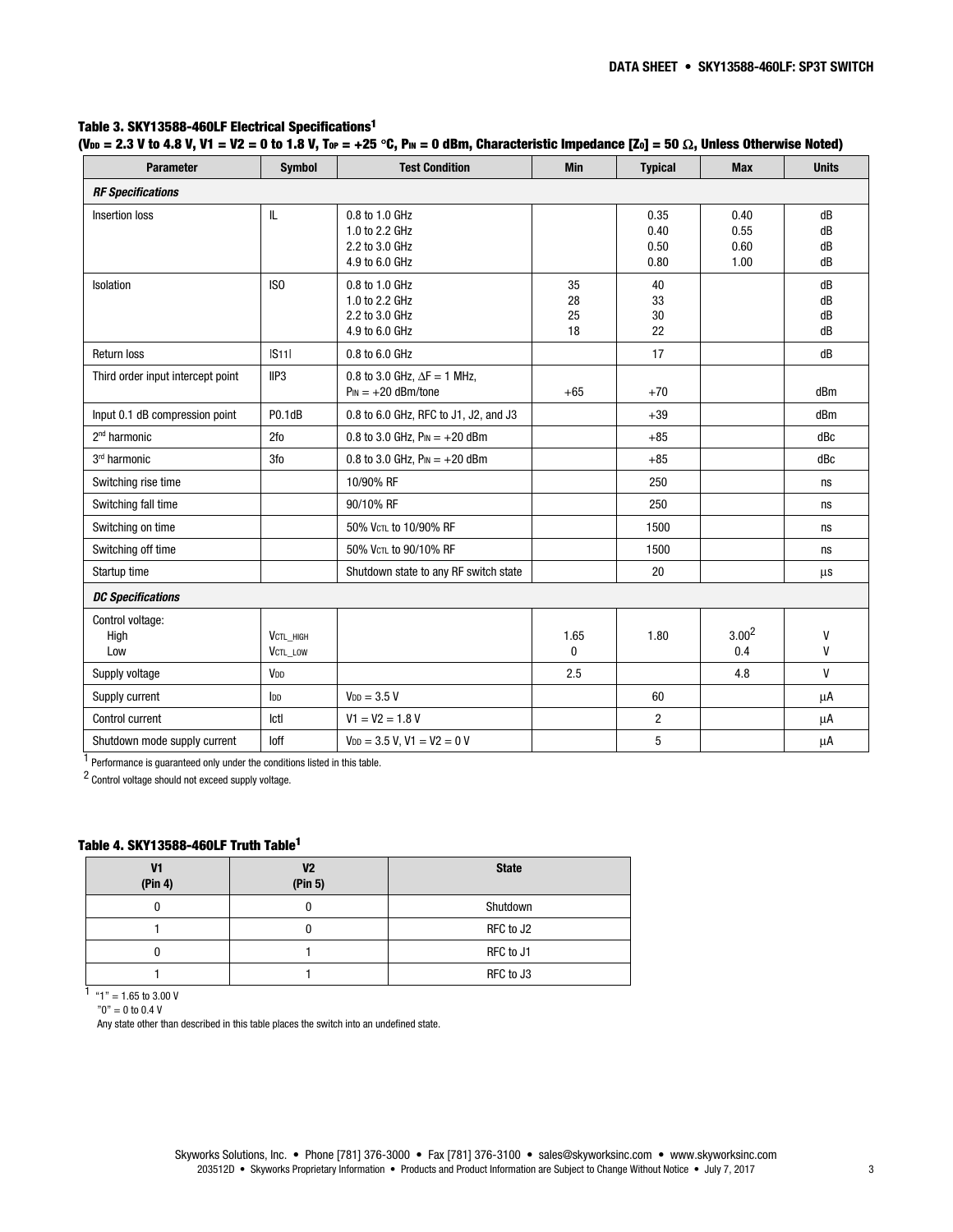# Typical Performance Characteristics

(VDD = 2.3 V to 4.8 V, V1 = V2 = 0 to 1.8 V, TOP = +25 °C, Pin = 0 dBm, Characteristic Impedance [Zo] = 50  $\Omega$ , Unless Otherwise Noted)







Figure 4. Typical Isolation vs Frequency (RFC to J1 Insertion Loss State)









Isolation (dB)

Isolation (dB)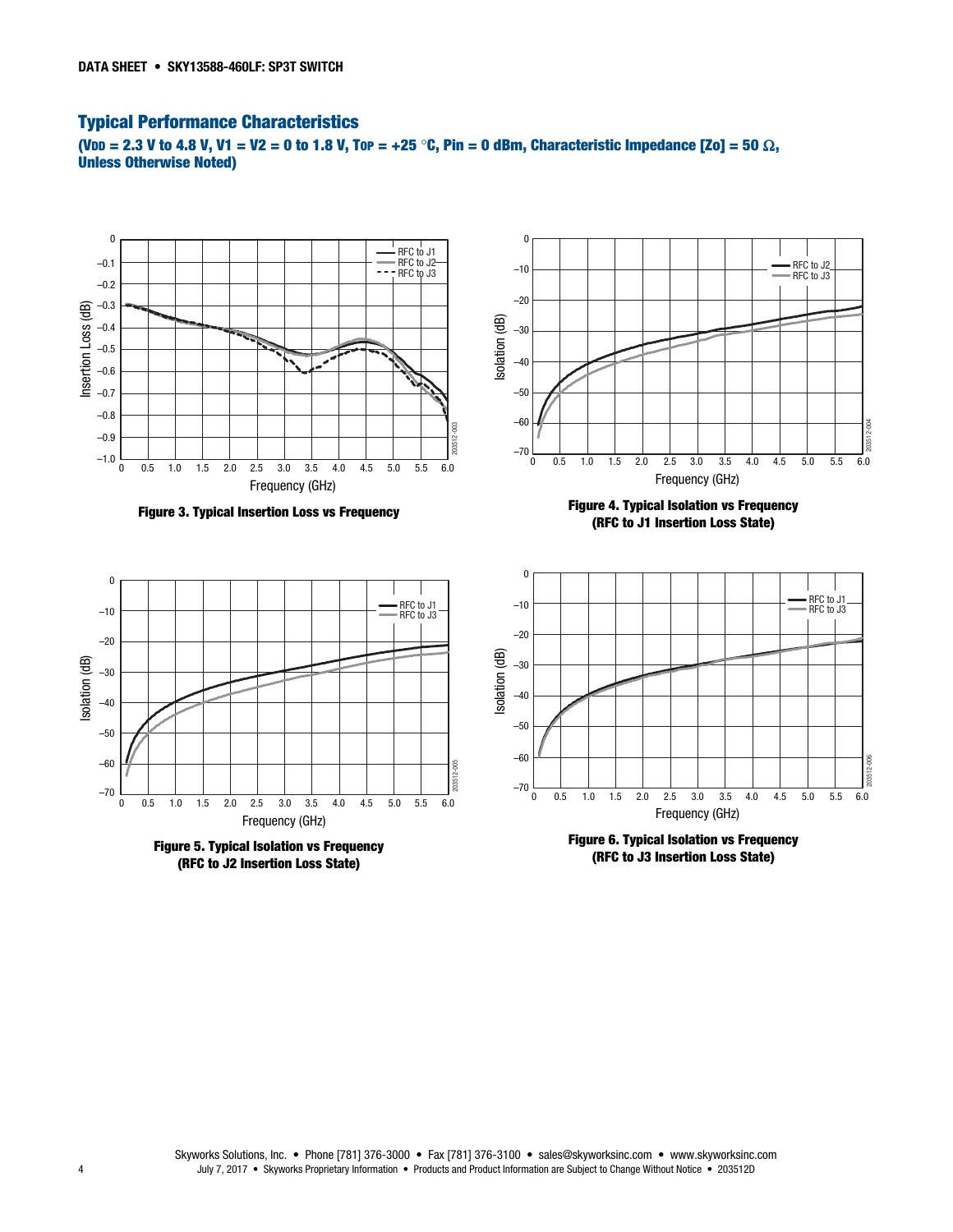# Evaluation Board Description

The SKY13588-460LF Evaluation Board is used to test the performance of the SKY13588-460LF SP3T switch. The board is made from a two-layer construction with ½ oz. copper cladding on top and bottom. The first layer material is 12-mil Rogers 4003C. The second layer material is 49 mils of FR4 for a total board thickness of about 62 mils. The impedance of all RF traces is 50 Ω.

An Evaluation Board schematic diagram is provided in Figure 7. An assembly drawing for the Evaluation Board is shown in Figure 8.



Figure 7. SKY13588-460LF Evaluation Board Schematic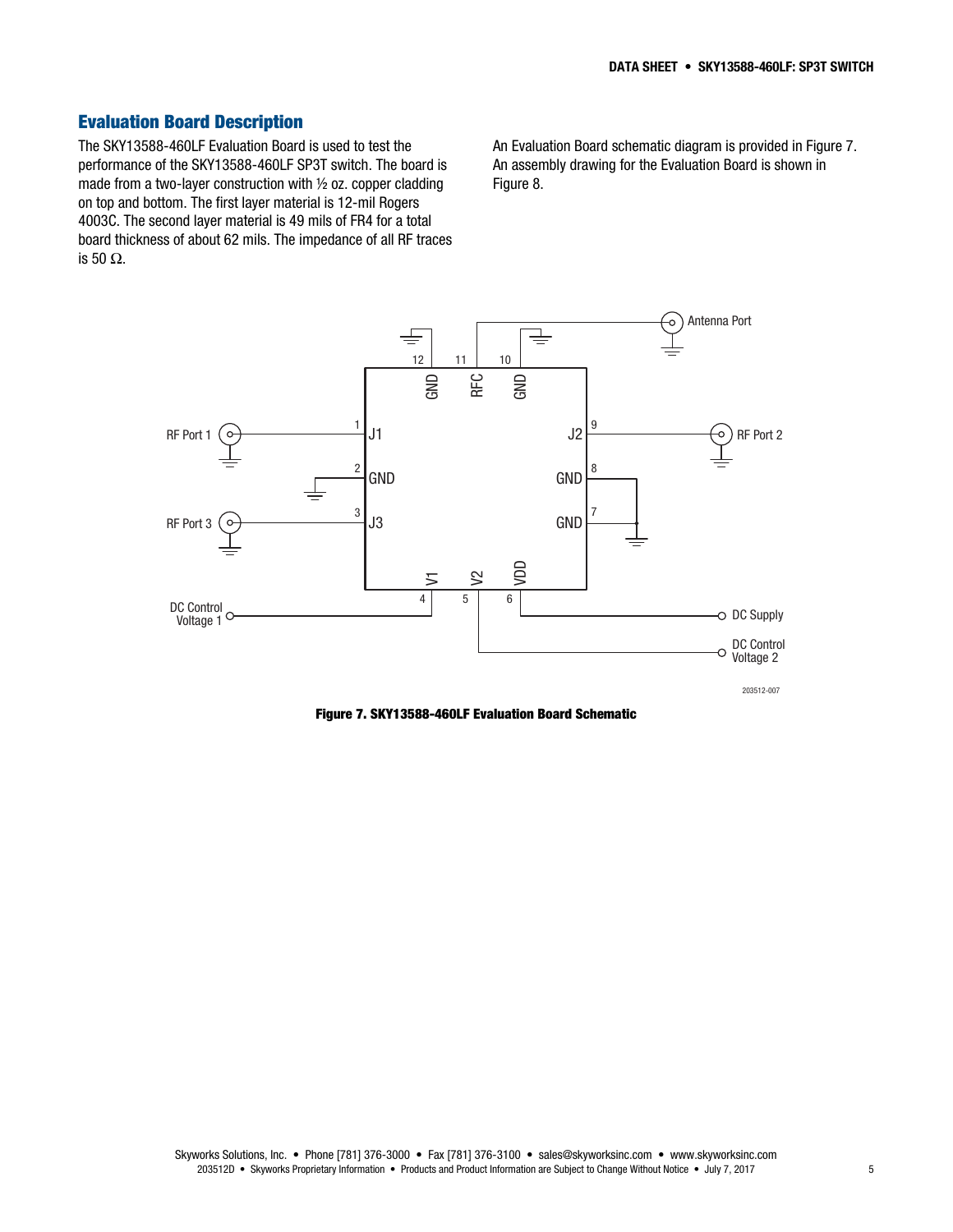

Figure 8. SKY13588-460LF Evaluation Board Assembly Diagram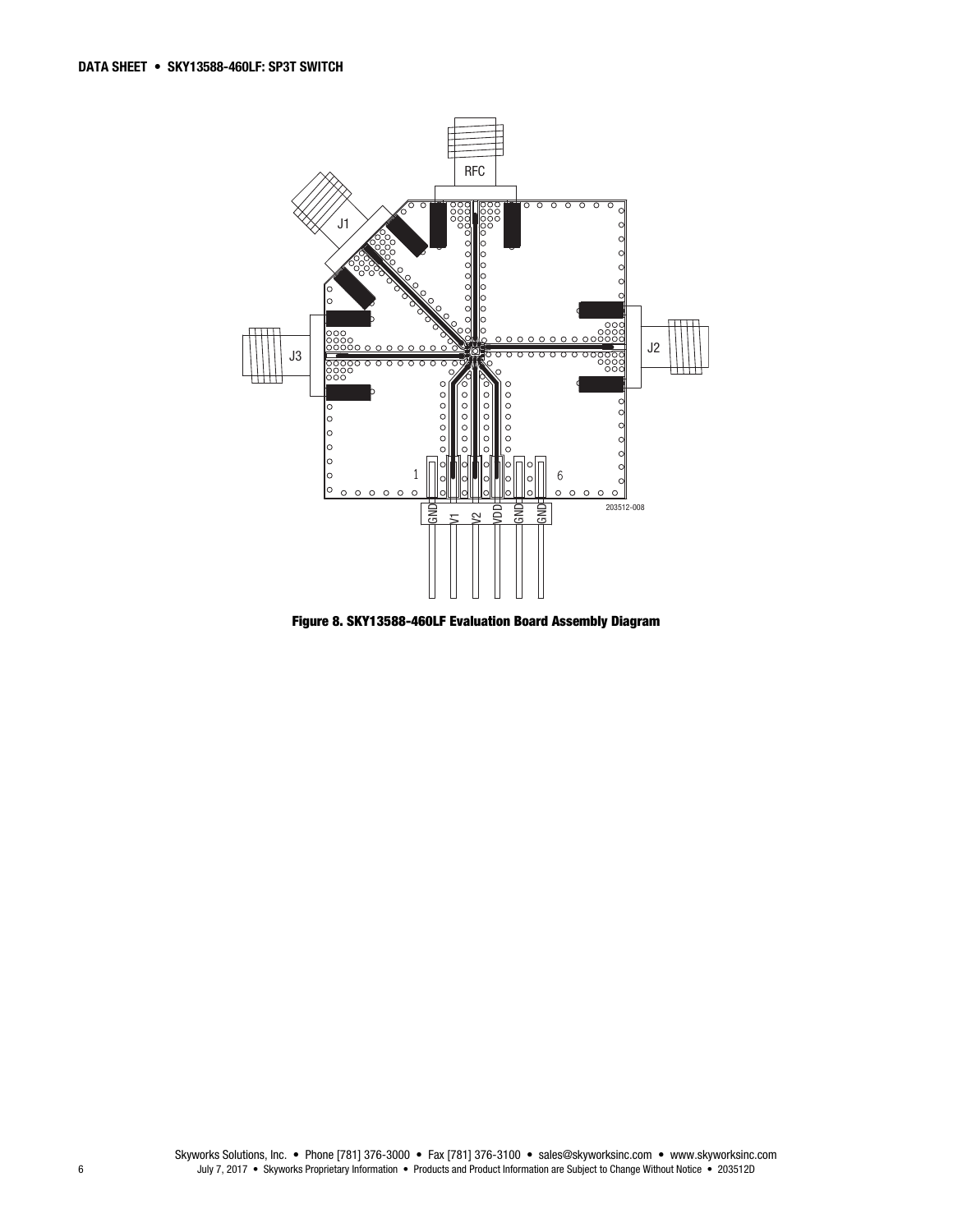#### Package Dimensions

The PCB layout footprint for the SKY13588-460LF is provided in Figure 9. Typical part markings are shown in Figure 10. Package dimensions are shown in Figure 11, and tape and reel dimensions are provided in Figure 12.

#### Package and Handling Information

Instructions on the shipping container label regarding exposure to moisture after the container seal is broken must be followed. Otherwise, problems related to moisture absorption may occur when the part is subjected to high temperature during solder assembly.

The SKY13588-460LF is rated to Moisture Sensitivity Level 1 (MSL1) at 260 $\degree$ C. It can be used for lead or lead-free soldering. For additional information, refer to the Skyworks Application Note, Solder Reflow Information, document number 200164.

Care must be taken when attaching this product, whether it is done manually or in a production solder reflow environment. Production quantities of this product are shipped in a standard tape and reel format.



Figure 9. SKY13588-460LF PCB Layout Footprint (Top View)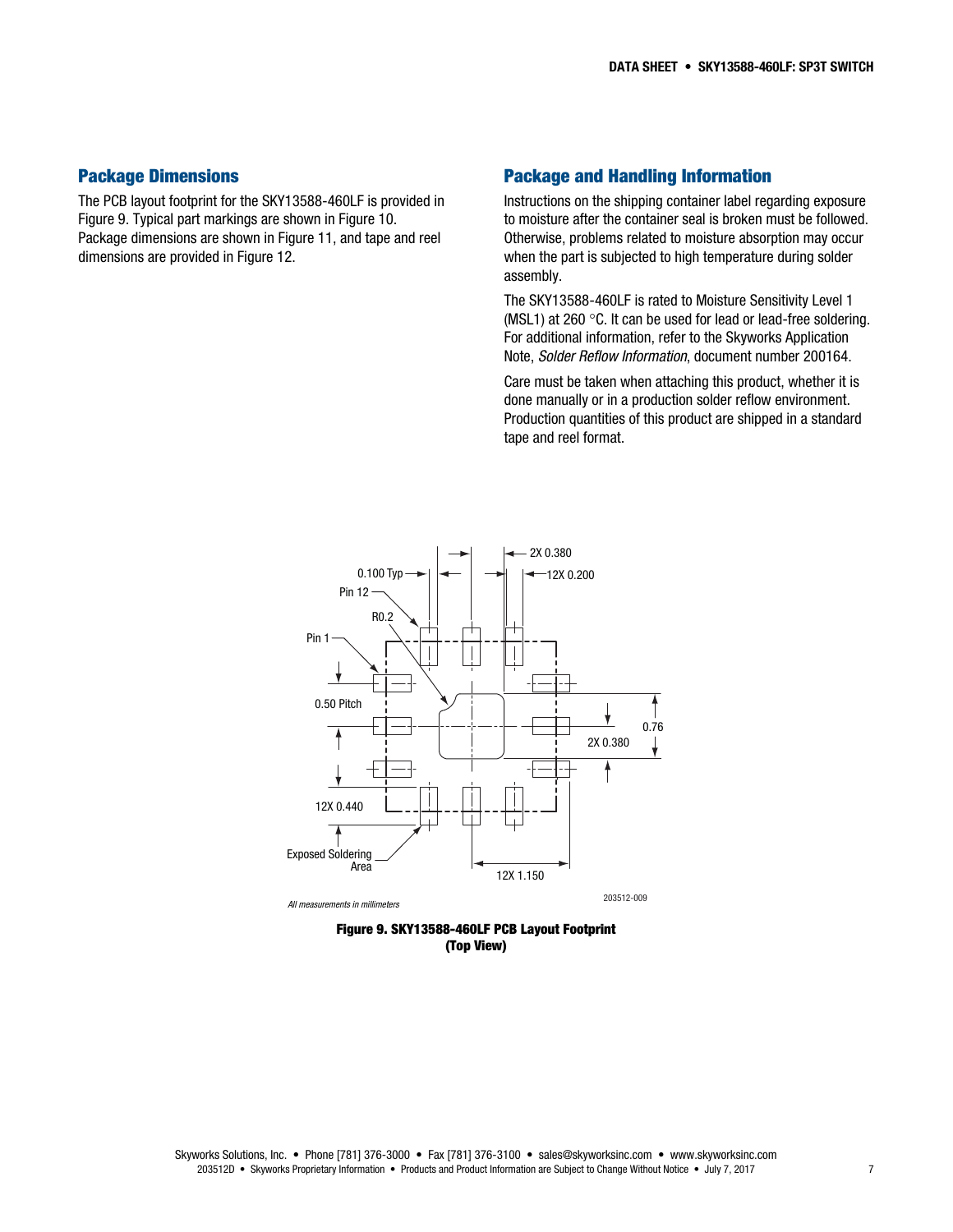

the width dimension should not be measured in that radius area.

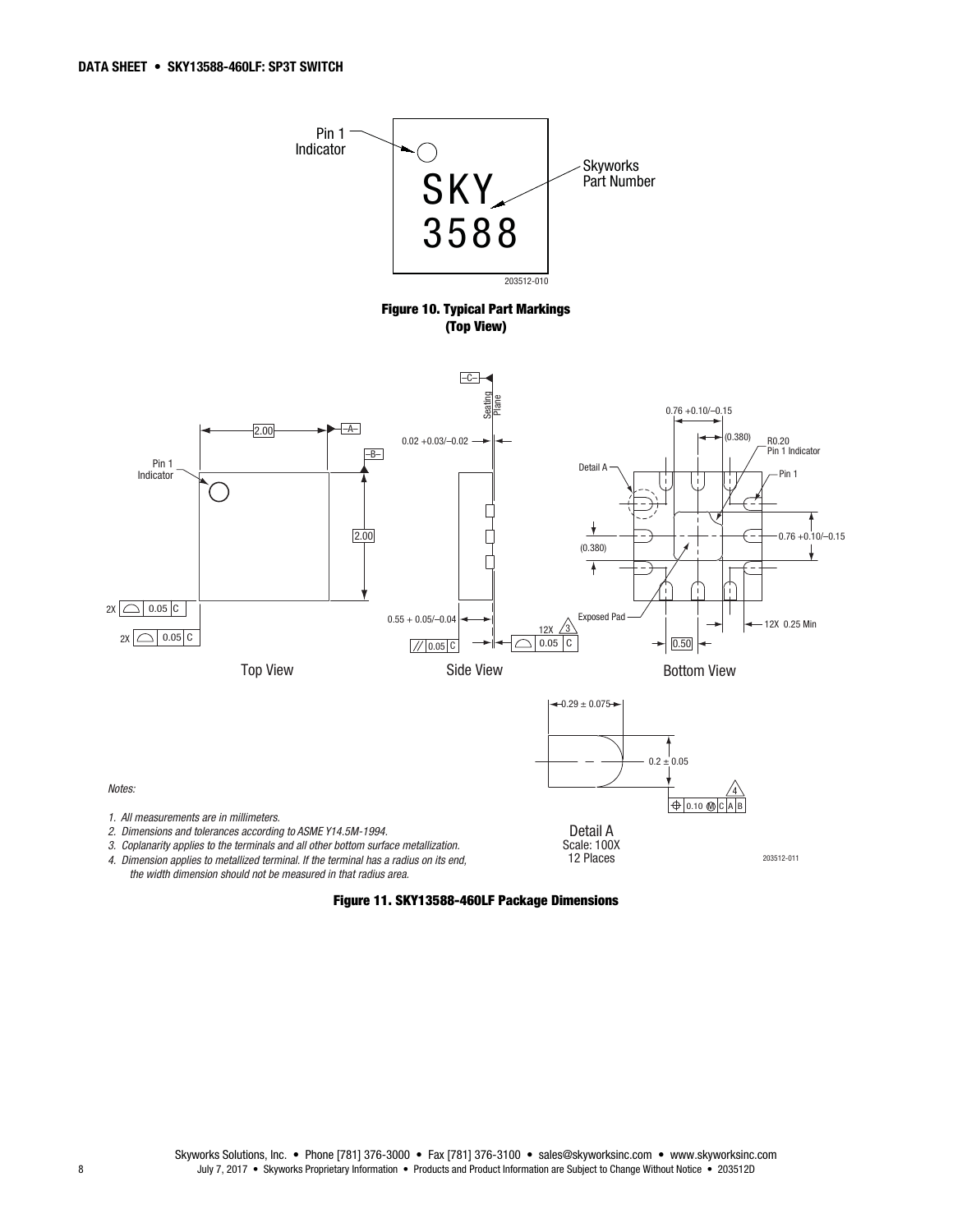

#### Figure 12. SKY13588-460LF Tape and Reel Dimensions